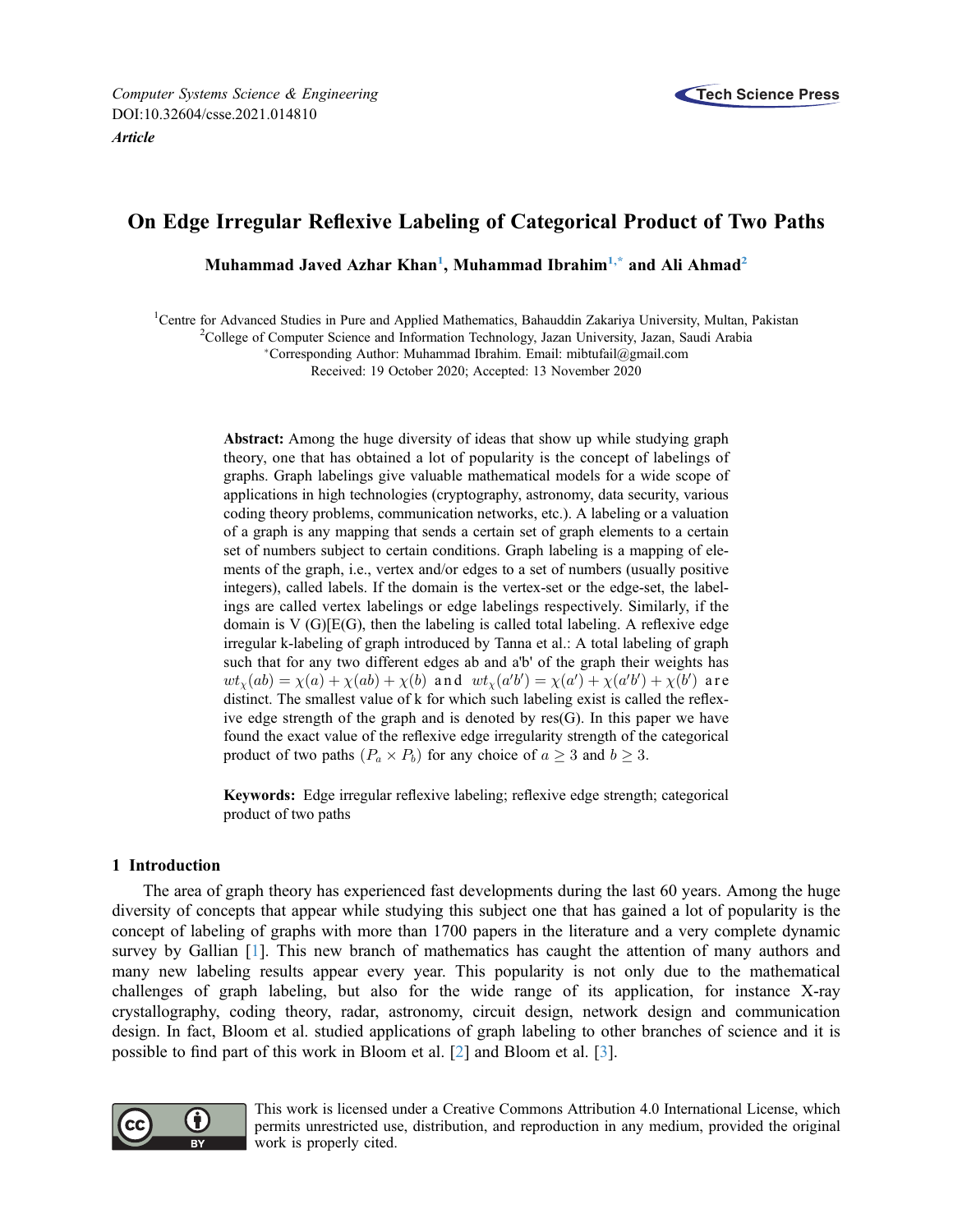All charts discussed in this paper are simple, finite and not directed. In Chartrand et al. [\[4\]](#page-6-3) suggest a very nice problem. Set positive integer tags from the set  $\{1, 2, ..., k\}$  to the edges of a linked graph directly with at least three in this path, so that the graph becomes sporadic. Any weight (sum of the label) on each special edge. The question is what is the base estimate for the largest  $k$  on all this unexpected task? This parameter is for the graph G is known as the irregularity strength of the G and is denoted by  $s(G)$ . A very nice comprehensive overview on the irregularity strength is given by Lahel [\[5\]](#page-6-4). For more further recent results, see the papers by Amar et al. [[6](#page-6-5)], Dimitz et al. [[7\]](#page-7-0), Gyarfas [[8](#page-7-1)], and Nierhoff [\[9\]](#page-7-2).

There is an attraction arise from these papers as, an edge irregular k-labeling defined by  $\chi: V(G) \to \{1, 2, ..., k\}$  such that for every two different edges ab and a'b' there weights  $wt_{\chi}(ab) \neq wt_{\chi}(a'b')$ , where the weight of an edge  $ab \in E(G)$  is  $wt_{\chi}(ab) = \chi(a) + \chi(b)$ . If there exist such labeling for smallest value of  $k$  then it is known as the edge irregularity strength of the graph  $G$ ; denoted by  $es(G)$ . The parameter and lower bound of edge irregularity strength was introduced by Ahmad et al. [[10\]](#page-7-3) and found the exact value of the edge irregularity strength for several families of graphs.

The total labeling of graph introduced by Bača et al. [\[11\]](#page-7-4) by taking the domain of mapping as the union of node and links of chart to positive integers up to  $k$ . This labeling of graph is called the total k labeling of the chart G if for every two different links ab and  $a'b'$  of G one has  $wt_{\chi}(ab) = \chi(a) + \chi(ab) + \chi(b) \neq wt_{\chi}(a'b') = \chi(a') + \chi(a'b') + \chi(b')$ . The total edge irregularity strength denoted by  $tes(G)$ , is defined as the minimum k for which G has an edge irregular total k-labeling.

Keeping in view the problem imposed in Chartrand et al. [\[4\]](#page-6-3) is there possible to find such labeling of the graph for a distinct degree. It seems to be impossible to construct a chart in which every node has a unique degree for a simple chart; however, it is possible for multigraphs (graphs in which we allow loops or multiple edges between the adjacent vertices). The question then became: What is the smallest number of parallel edges between two vertices required to ensure that the graph display vertex irregularity? This problem is equivalent to the labeling problem as described at the beginning of this section.

Using both Chartrand et al. [[4](#page-6-3)] and Ahmad et al. [\[10](#page-7-3)] as motivation, in Ryan et al. [\[12](#page-7-5)], the authors decreed that the vertex labels should represent loops at the vertex. The consequence was two-fold; first, each vertex label was required to be an even integer, since each loop added two to the vertex degree; and second, unlike in total irregular labeling, the label 0 was permitted as representing a loopless vertex. Edges continued to be labelled by integers from one to  $k$ .

Thus, for a graph G, in Ryan et al. [[12](#page-7-5)[,13](#page-7-6)] are defined labelings  $\chi_e : E(G) \to \{1, 2, ..., k_e\}$  and  $\chi_v: V(G) \to \{0, 2, ..., 2k_v\}$ , and then, labeling  $\chi$  is a total k-labeling of G defined such that  $\chi(a) = \chi_v(a)$ if  $a \in V(G)$  and  $\chi(ab) = \chi_e(ab)$  if  $ab \in E(G)$ , where  $k = max\{k_e, 2k_v\}$ . The total k-labeling  $\chi$  is called an edge irregular reflexive k-labeling of the graph G if for every two different edges ab and  $a'b'$  of G, one has  $wt(ab) = \chi_v(a) + \chi_e(ab) + \chi_v(b) \neq wt(a'b') = \chi_v(a') + \chi_e(a'b') + \chi_v(b')$ . The smallest value of  $k$  for which such labeling exists is called the reflexive edge irregularity strength of the graph  $G$  and is denoted by res (G). In Ivanco et al. [[14\]](#page-7-7) purposed the following. Any graph  $G(p,q)$  with maximum degree  $\Delta(G)$  other than  $K_5$  satisfies

$$
tes(G) = \max\left\{\frac{|q|+2}{3}, \frac{\Delta+1}{2}\right\}.
$$

In term of res, Ryan et al. [[12\]](#page-7-5) purpose the following: Any graph  $G(p,q)$  with maximum degree  $\Delta(G)$  satisfies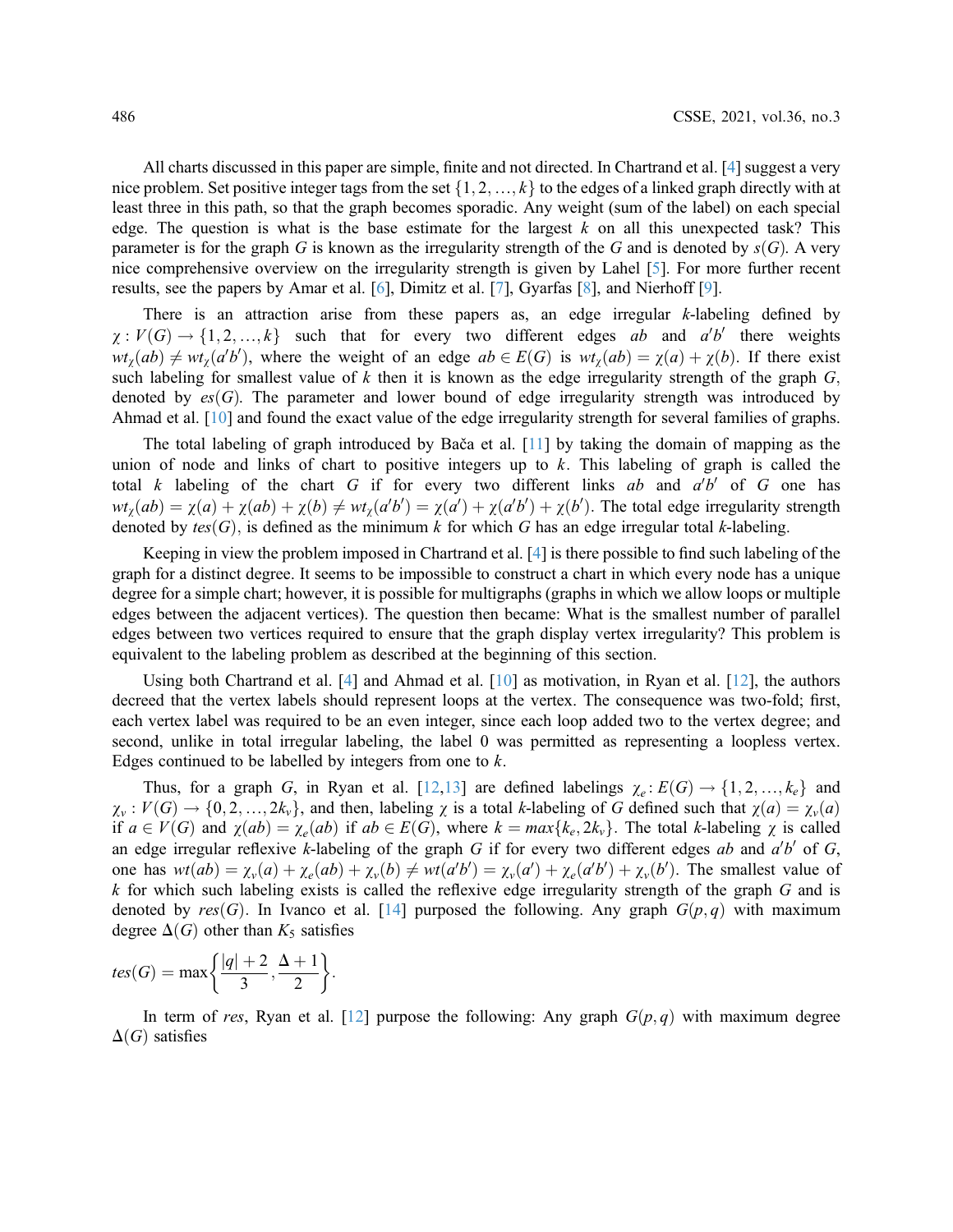$$
res(G) = \max\left\{\frac{|q|}{3} + r, \frac{\Delta + 2}{2}\right\},\
$$

where  $r = 1$  for  $|q| \equiv 2, 3 \pmod{6}$ , and zero otherwise.

#### 2 Constructing an Edge Irregular Reflexive Labeling

Let us recall the following lemma proven in Ryan et al. [[12\]](#page-7-5). For every graph  $G(p,q)$ ,

$$
res(G) \ge \begin{cases} \lceil \frac{|q|}{3} \rceil, & \text{if } |q| \not\equiv 2, 3 \pmod{6} \\ \lceil \frac{|q|}{3} \rceil + 1, & \text{if } |q| \equiv 2, 3 \pmod{6}. \end{cases}
$$

From the above lemma it is noted that the minimum weight under res of a link is one and the minimum of the maximal weight of a link is equal to the number of edges/links of the graph. Further the labeling of a link can be obtained as the sum of three numbers in which at least two must be even.

In this paper, we investigate the *res* for the categorical product of two paths  $P_a$  and  $P_b$  for  $a, b \ge 3$ .

### 3 Categorical Products of Two Paths

As far as the category of graphs and full graph homomorphisms is concern, the categorical product was introduced by Culik et al. [[15\]](#page-7-8) and called it as the cardinal product. After then it was defined by Weichsel [[16\]](#page-7-9) and name it as the Kronecker product and studies the connectedness of products of finitely many factors. Stephen et al. [\[17\]](#page-7-10) were the first to who called the cardinal product as a categorical product. Moreover, the categorical product was extensively studied many researchers in the history of graph labeling. Ahmad et al. [[18\]](#page-7-11) found the total edge irregularity strength for a categorical product of two paths. Ahmad et al. [[19](#page-7-12)] find the edge irregular total labeling for categorical product of two cycles. Victor et al. [\[20](#page-7-13)] studied the categorical product of two s-valued graphs. For the definition of categorical product of two graphs we refer [[18\]](#page-7-11).

**Theorem 1:** Let  $a = 3$  and  $b \ge 3$  be positive integers and  $P_3 \times P_b$  be the categorical product of two paths then

$$
res(P_a \times P_b) = \begin{cases} \lceil \frac{4(b-1)}{3} \rceil + 1, & \text{if } 4(b-1) \equiv 2, 3 \pmod{6} \\ \lceil \frac{4(b-1)}{3} \rceil, & \text{if } 4(b-1) \not\equiv 2, 3 \pmod{6} \end{cases}
$$

**Proof.** Since  $P_3 \times P_b$  has  $4(b - 1)$  edges. Therefore, from Lemma 2 we get

$$
res(P_3 \times P_b) \ge \begin{cases} \lceil \frac{4(b-1)}{3} \rceil + 1, & \text{if } 4(b-1) \equiv 2, 3 \pmod{6} \\ \lceil \frac{4(b-1)}{3} \rceil, & \text{if } 4(b-1) \not\equiv 2, 3 \pmod{6} \end{cases}
$$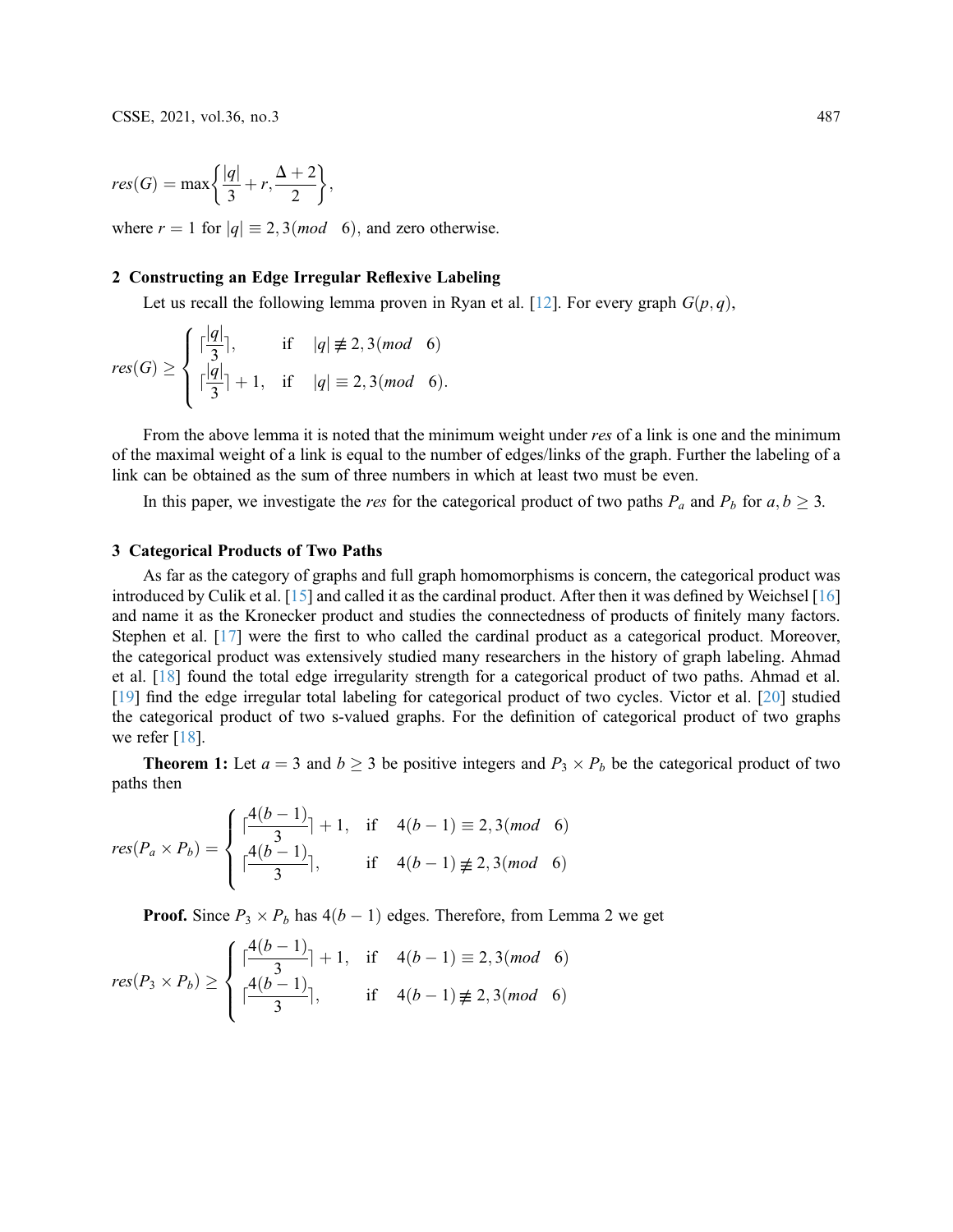Next, we will show that

$$
res(P_3 \times P_b) \le \begin{cases} \lceil \frac{4(b-1)}{3} \rceil + 1, & \text{if } 4(b-1) \equiv 2, 3 \pmod{6} \\ \lceil \frac{4(b-1)}{3} \rceil, & \text{if } 4(b-1) \not\equiv 2, 3 \pmod{6} \end{cases}
$$

For this we define a  $\varphi$ -labeling on  $(P_3 \times P_b)$  as follows:

$$
\varphi(r_i, s_j) = \begin{cases}\n4\left(\frac{i-1}{2}\right), & \text{for } 1 \le i \le 2\left(\frac{a+1}{3}\right); & 1 \le j \le b; \\
k, & \text{for } 2\left(\frac{a+1}{3}\right) + 1 \le i \le a; & 1 \le j \le b;\n\end{cases}
$$
\n
$$
\varphi((r_i, s_j)(r_{i+1}, s_{j+1})) = \begin{cases}\n2j-1, & \text{for } 1 \le i \le 2\left\left[\frac{a+1}{3}\right] - 1; 1 \le j \le b-1; \\
2j+3+4(i-2\left\left[\frac{a+1}{3}\right]\right) & \text{for } 2\left\left[\frac{a+1}{3}\right] \le i \le a-1; 1 \le j \le b-1; a \equiv 0, 1 \text{ (mod 3)} \\
2j+1 & \text{for } i = 2\left\left[\frac{a+1}{3}\right]; 1 \le j \le b-1; a \equiv 2 \text{ (mod 3)} \\
2j-1+4(i-2\left\left[\frac{a+1}{3}\right]\right) & \text{for } 2\left\left[\frac{a+1}{3}\right] + 1 \le i \le a-1; 1 \le j \le b-1; a \equiv 2 \text{ (mod 3)}\n\end{cases}
$$
\n
$$
\varphi((r_{i+1}, s_j)(r_i, s_{j+1})) = \begin{cases}\n2j, & \text{for } 1 \le i \le 2\left\left\lceil \frac{a+1}{3} \right\rceil - 1; 1 \le j \le b-1; \\
2j+4+4(i-2\left\lceil \frac{a+1}{3} \right\rceil) & \text{for } 2\left\lceil \frac{a+1}{3} \right\rceil \le i \le a-1; 1 \le j \le b-1; a \equiv 0, 1 \text{ (mod 3)} \\
2j+2 & \text{for } i = 2\left\lceil \frac{a+1}{3} \right\rceil; 1 \le j \le b-1; a \equiv 2 \text{ (mod 3)} \\
2j+4(i-2\left\lceil \frac{a+1}{3} \right\rceil) & \text{for } 2\left\lceil \frac{a+1}{3} \right\rceil + 1 \le i \le a-1; 1 \le j \le b-1; a \equiv 2 \text{
$$

The weights of the edges are given as under:

$$
wt((r_i, s_j)(r_{i+1}, s_{j+1})) = \begin{cases} 2(j-i+bi-b)+1, & \text{for } 1 \le i \le a-1; 1 \le j \le b-1 \\ wt((r_{i+1}, s_j)(r_i, s_{j+1})) = \begin{cases} 2(j-i+bi-b)+2, & \text{for } 1 \le i \le a-1; 1 \le j \le b-1 \end{cases} \end{cases}
$$

Observe that the weights of all the links receive distinct values. So,  $\varphi$  is an edge irregular reflexive labeling of  $(P_3 \times P_b)$  for  $b \geq 3$ . As required:

**Theorem 2:** Let  $a = 5$  and  $b \ge 5$  be positive integers and  $P_5 \times P_b$  be the categorical product of two paths  $P_5$  and  $P_b$  then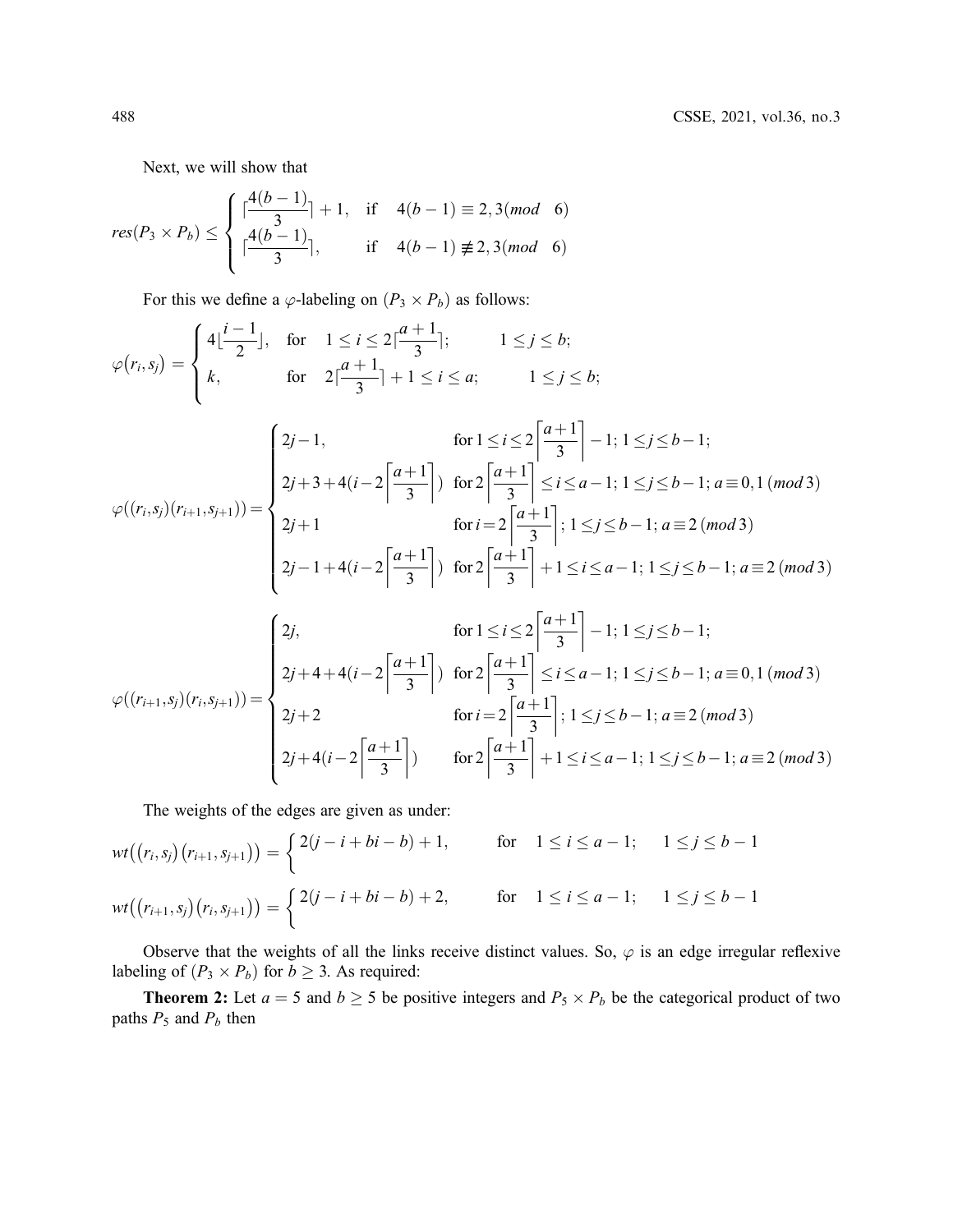$$
res(P_5 \times P_b) = \begin{cases} \lceil \frac{8(b-1)}{3} \rceil + 1, & \text{if } 8(b-1) \equiv 2, 3 \pmod{6} \\ \lceil \frac{8(b-1)}{3} \rceil, & \text{if } 8(b-1) \not\equiv 2, 3 \pmod{6} \end{cases}
$$

**Proof.** Since  $P_5 \times P_b$  has  $8(b - 1)$  edges. Therefore, from Lemma 2 we get

$$
res(P_5 \times P_b) \ge \begin{cases} \lceil \frac{8(b-1)}{3} \rceil + 1, & \text{if } 8(b-1) \equiv 2, 3 \pmod{6} \\ \lceil \frac{8(b-1)}{3} \rceil, & \text{if } 8(b-1) \not\equiv 2, 3 \pmod{6} \end{cases}
$$

Next, we will show that

$$
res(P_5 \times P_b) \le \begin{cases} \lceil \frac{8(b-1)}{3} \rceil + 1, & \text{if } 8(b-1) \equiv 2, 3 \pmod{6} \\ \lceil \frac{8(b-1)}{3} \rceil, & \text{if } 8(b-1) \not\equiv 2, 3 \pmod{6} \end{cases}
$$

For this we define a  $\varphi$ -labeling on  $(P_5 \times P_b)$  as follows:

$$
\varphi(r_i, s_j) = \begin{cases}\n8 \lfloor \frac{i-1}{2} \rfloor, & \text{for} \quad 1 \le i \le 2 \lfloor \frac{a}{3} \rfloor; \\
k, & \text{for} \quad 2 \lfloor \frac{a}{3} \rfloor + 1 \le i \le a; \\
k, & \text{for} \quad 2 \lfloor \frac{a}{3} \rfloor + 1 \le i \le a;\n\end{cases}\n\quad 1 \le j \le b;
$$
\n
$$
\varphi((r_i, s_j)(r_{i+1}, s_{j+1})) = \begin{cases}\n2j - 1, & \text{for} \ 1 \le i \le 2 \lfloor \frac{a}{3} \rfloor - 1; 1 \le j \le b - 1; \\
2j + 3 & \text{for} \ i = 2 \lfloor \frac{a}{3} \rfloor; 1 \le j \le b - 1; a \equiv 1 \pmod{3} \\
2j + 3 & \text{for} \ i = 2 \lfloor \frac{a}{3} \rfloor; 1 \le j \le b - 1; a \equiv 2 \pmod{3} \\
2j - 1 + 8(i - 2 \lfloor \frac{a}{3} \rfloor) & \text{for} \ 2 \lfloor \frac{a}{3} \rfloor + 1 \le i \le a - 1; 1 \le j \le b - 1; a \equiv 2 \pmod{3} \\
2j + 1 & \text{for} \ i = 2 \lfloor \frac{a}{3} \rfloor; 1 \le j \le b - 1; a \equiv 0 \pmod{3} \\
2j - 5 + 8(i - 2 \lfloor \frac{a}{3} \rfloor) & \text{for} \ 2 \lfloor \frac{a}{3} \rfloor + 1 \le i \le a - 1; 1 \le j \le b - 1; a \equiv 0 \pmod{3} \\
2j + 8 + 8(i - 2 \lfloor \frac{a}{3} \rfloor) & \text{for} \ 2 \lfloor \frac{a}{3} \rfloor - 1; 1 \le j \le b - 1; a \equiv 1 \pmod{3} \\
2j + 4 & \text{for} \ i = 2 \lfloor \frac{a}{3} \rfloor; 1 \le j \le b - 1; a \equiv 1 \pmod{3} \\
2j + 4 & \text{for} \ i = 2 \lfloor \frac{a}{3} \rfloor; 1
$$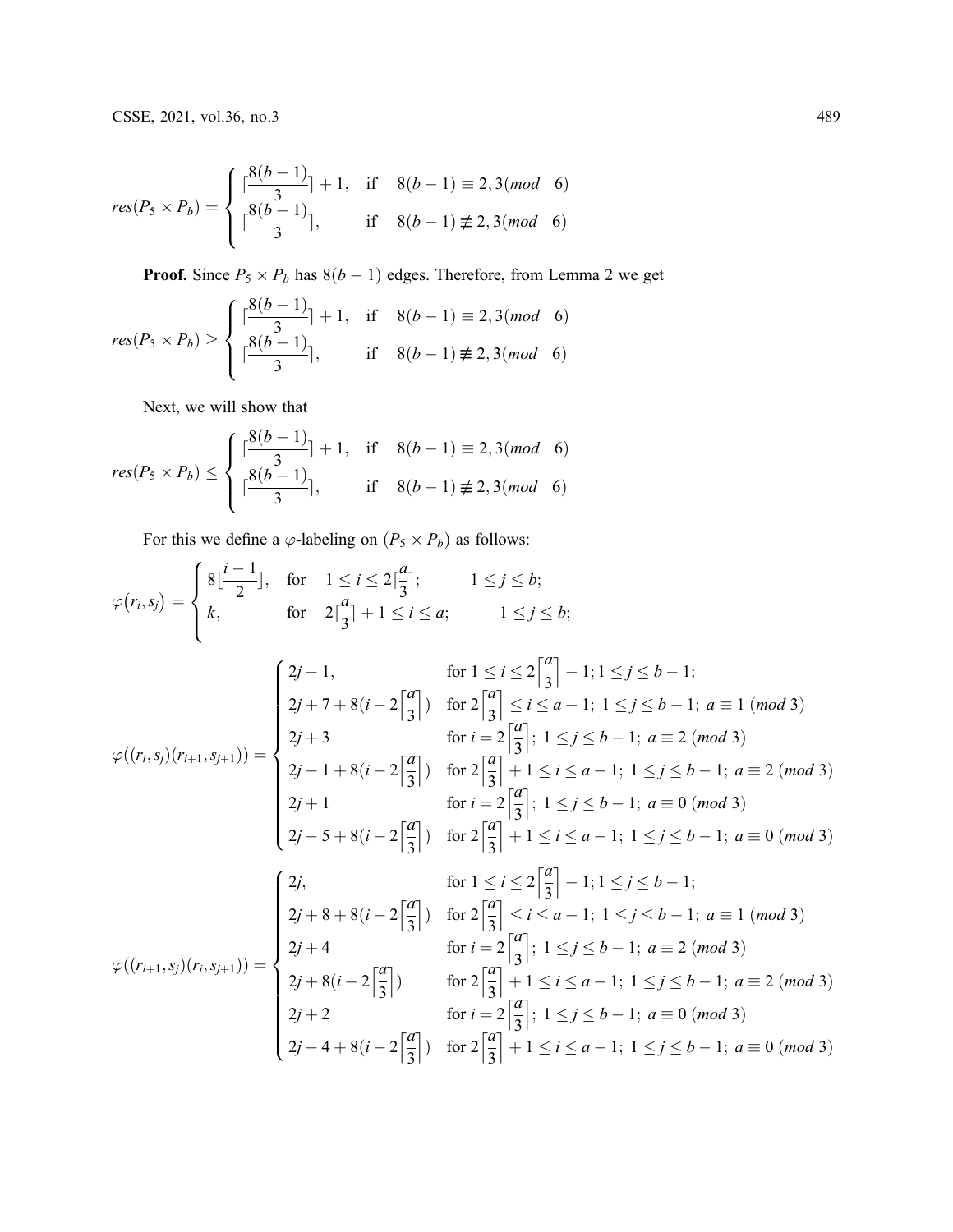The weights of reflexive edges are given as under:

$$
wt((r_i, s_j)(r_{i+1}, s_{j+1})) = \{ 2(j-i+bi-b) + 1, \text{ for } 1 \le i \le a-1; 1 \le j \le b-1
$$
  

$$
wt((r_{i+1}, s_j)(r_i, s_{j+1})) = \{ 2(j-i+bi-b) + 2, \text{ for } 1 \le i \le a-1; 1 \le j \le b-1
$$

Observe that the weights of all the links receive distinct values. So,  $\varphi$  is an edge irregular reflexive labeling of  $P_5 \times P_b$  for  $b \geq 5$ . As required:

**Theorem 3:** Let for all  $a, b \ge 4$  and  $b \ne 5$  be positive integers and  $P_a \times P_b$  be the categorical product of two paths  $P_a$  and  $P_b$  then

$$
res(P_a \times P_b) = \begin{cases} \left[ \frac{2(a-1)(b-1)}{3} \right] + 1, & \text{if } 2(a-1)(b-1) \equiv 2, 3 \pmod{6} \\ \left[ \frac{2(a-1)(b-1)}{3} \right], & \text{if } 2(a-1)(b-1) \not\equiv 2, 3 \pmod{6} \end{cases}
$$

**Proof.** Since  $P_a \times P_b$  has  $2(a-1)(b-1)$  edges. Therefore, from Lemma 2 we get

$$
res(P_a \times P_b) \ge \begin{cases} \left[ \frac{2(a-1)(b-1)}{3} \right] + 1, & \text{if } 2(a-1)(b-1) \equiv 2, 3 \pmod{6} \\ \left[ \frac{2(a-1)(b-1)}{3} \right], & \text{if } 2(a-1)(b-1) \not\equiv 2, 3 \pmod{6} \end{cases}
$$

Next, we will show that

$$
res(P_a \times P_b) \le \begin{cases} \left[ \frac{2(a-1)(b-1)}{3} \right] + 1, & \text{if } 2(a-1)(b-1) \equiv 2, 3 \pmod{6} \\ \left[ \frac{2(a-1)(b-1)}{3} \right], & \text{if } 2(a-1)(b-1) \not\equiv 2, 3 \pmod{6} \end{cases}
$$

For this we define a  $\varphi$ -labeling on  $(P_a \times P_b)$  as follow:

$$
\varphi(r_i, s_j) = \begin{cases} 2(a-1)\left\lfloor \frac{j-1}{2} \right\rfloor, & \text{for} \quad 1 \le i \le a; \quad 1 \le j \le 2\left\lceil \frac{b}{3} \right\rceil; \\ k, & \text{for} \quad 1 \le i \le a; \quad 2\left\lceil \frac{b}{3} \right\rceil + 1; \le j \le b \end{cases}
$$

$$
\varphi((r_i, s_j)(r_{i+1}, s_{j+1}))
$$
\n
$$
= \begin{cases}\n2i - 1, & \text{for } 1 \le i \le a - 1; 1 \le j \le 2 \left[ \frac{b}{3} \right] - 1; \\
2i + 2a - 3 + 2(a - 1)(j - 2 \left[ \frac{b}{3} \right]) & \text{for } 1 \le i \le a - 1; 2 \left[ \frac{b}{3} \right] \le j \le b - 1; b \equiv 1 \pmod{3} \\
2i - 1 + 2 \left[ \frac{a - 3}{3} \right] & \text{for } 1 \le i \le a - 1; j = 2 \left[ \frac{b}{3} \right]; b \equiv 0 \pmod{3} \\
2i + 1 + 4 \left[ \frac{a - 3}{3} \right] - 2a + 2(a - 1)(j - 2 \left[ \frac{b}{3} \right]) & \text{for } 1 \le i \le a - 1; 2 \left[ \frac{b}{3} \right] + 1 \le j \le b - 1; b \equiv 0 \pmod{3} \\
2i - 3 + 2 \left[ \frac{2a - 1}{3} \right] & \text{for } 1 \le i \le b - 1; j = 2 \left[ \frac{b}{3} \right]; b \equiv 2 \pmod{3} \\
2i - 3 - 2a + 4 \left[ \frac{2a - 1}{3} \right] + 2(a - 1)(j - 2 \left[ \frac{b}{3} \right]) & \text{for } 1 \le i \le a - 1; 2 \left[ \frac{b}{3} \right] + 1 \le j \le b - 1; b \equiv 2 \pmod{3}\n\end{cases}
$$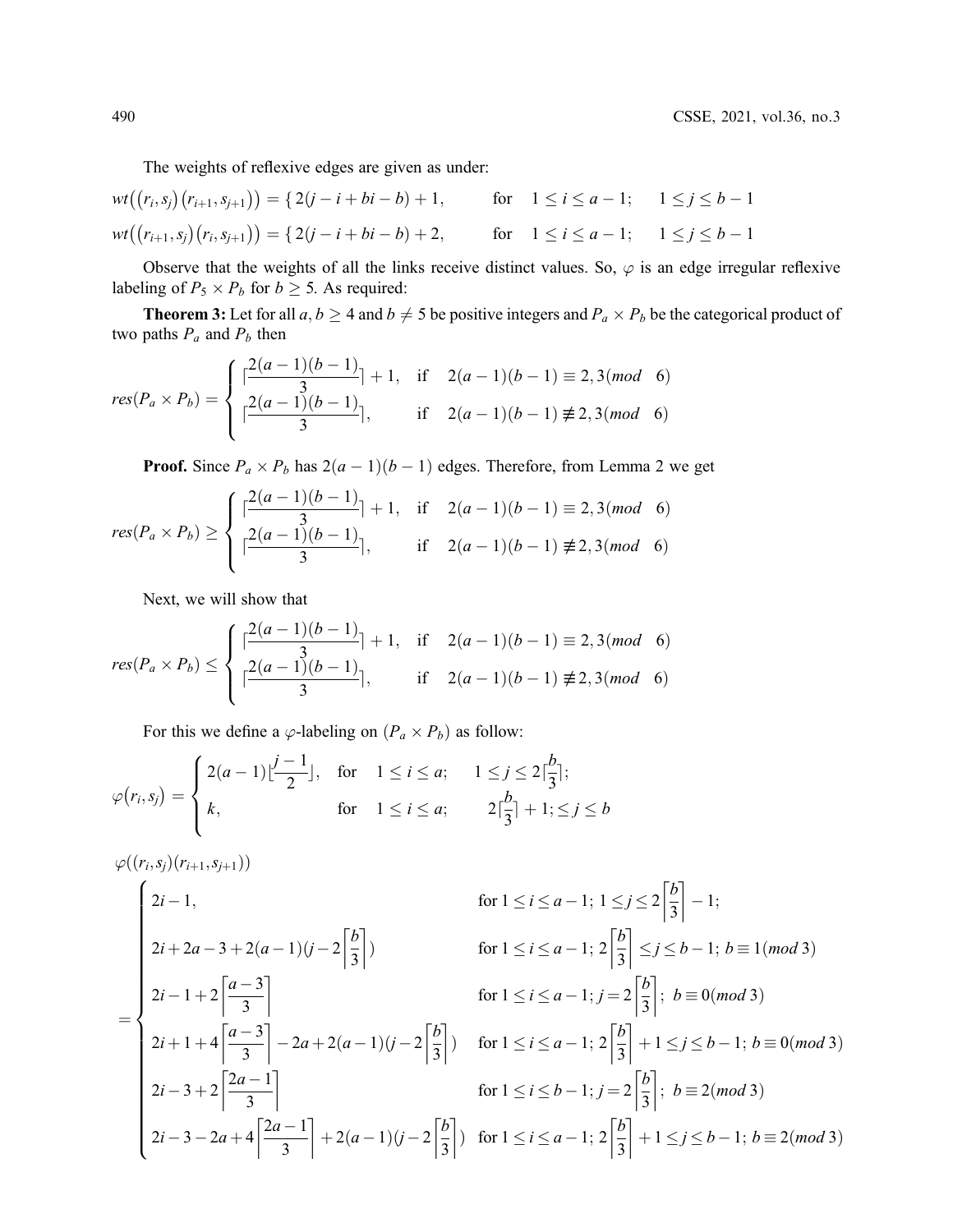$$
\varphi((r_{i+1}, s_j)(r_i, s_{j+1}))
$$
  
\nfor  $1 \le i \le a-1$ ;  $1 \le j \le 2\left[\frac{b}{3}\right] - 1$ ;  
\n $2i + 2a - 2 + 2(a - 1)(j - 2\left[\frac{b}{3}\right])$   
\nfor  $1 \le i \le a-1$ ;  $2\left[\frac{b}{3}\right] \le j \le b - 1$ ;  $b \equiv 1 \pmod{3}$   
\nfor  $1 \le i \le a-1$ ;  $j = 2\left[\frac{b}{3}\right]$ ;  $b \equiv 0 \pmod{3}$   
\nfor  $1 \le i \le a-1$ ;  $j = 2\left[\frac{b}{3}\right]$ ;  $b \equiv 0 \pmod{3}$   
\n $2i + 2 + 4\left[\frac{a - 3}{3}\right] - 2a + 2(a - 1)(j - 2\left[\frac{b}{3}\right])$  for  $1 \le i \le a-1$ ;  $2\left[\frac{b}{3}\right] + 1 \le j \le b - 1$ ;  $b \equiv 0 \pmod{3}$   
\nfor  $1 \le i \le b-1$ ;  $j = 2\left[\frac{b}{3}\right]$ ;  $b \equiv 2 \pmod{3}$   
\n $2i - 2 + 2\left[\frac{2a - 1}{3}\right] + 2(a - 1)(j - 2\left[\frac{b}{3}\right])$  for  $1 \le i \le a-1$ ;  $2\left[\frac{b}{3}\right] + 1 \le j \le b - 1$ ;  $b \equiv 2 \pmod{3}$ 

The weights of reflexive edges are given as under:

$$
wt((r_i, s_j)(r_{i+1}, s_{j+1})) = \{ 2(i - j + aj - a) + 1, \text{ for } 1 \le i \le a - 1; 1 \le j \le b - 1
$$
  

$$
wt((r_{i+1}, s_j)(r_i, s_{j+1})) = \{ 2(i - j + aj - a) + 2, \text{ for } 1 \le i \le a - 1; 1 \le j \le b - 1
$$

Observe that the weights of all the links receive distinct values. So,  $\varphi$  is an edge irregular reflexive labeling of  $(P_a \times P_b)$  for  $\forall a, b \ge 4$  and  $b \ne 5$ . As required.

### 4 Conclusion

In this paper we have found the exact value of the reflexive edge irregularity strength of the categorical product of two paths  $(P_a \times P_b)$  for any choice of  $a \ge 3$  and  $b \ge 3$ . In future we are interested to found the reflexive edge irregularity strength of some grid related graphs.

Funding Statement: The authors received no specific funding for this study.

Conflicts of Interest: The authors declare that they have no conflicts of interest to report regarding the present study.

#### References

- <span id="page-6-0"></span>[1] J. A. Gallian, "A dynamic survey of graph labeling," *Electronic Journal of Combinatorics*, vol. 19, DS6, 2019. [Online]. Available: <http://www.combinatorics.org/surveys/ds6.pdf>.
- <span id="page-6-1"></span>[2] G. S. Bloom and S. W. Golomb, "Applications of numbered undirected graphs," in Proc. IEEE, vol. 65, no. 4, pp. 562–570, 1977.
- <span id="page-6-2"></span>[3] G. S. Bloom and S. W. Golomb, "Numbered complete graphs, unusual rules, and assorted applications," in *Theory* and Applications of Graphs, Lecture Notes in Mathematics, Springer-Verlag, vol. 642, pp. 53–65, 1978.
- <span id="page-6-3"></span>[4] G. Chartrand, M. S. Jacobson, J. Lehel, O. R. Oellermann, S. Ruiz et al., "Irregular networks," Congressus Numerantium, vol. 64, pp. 187–192, 1988.
- <span id="page-6-4"></span>[5] J. Lahel, "Facts and quests on degree irregular assignment," in Graph Theory, Combinatorics and Applications, New York, NY, USA: Wiley, pp. 765–782, 1991.
- <span id="page-6-5"></span>[6] D. Amar and O. Togni, "On irregular strenght of trees," Discrete Mathematics, vol. 190, no. 1–3, pp. 15–38, 1998.